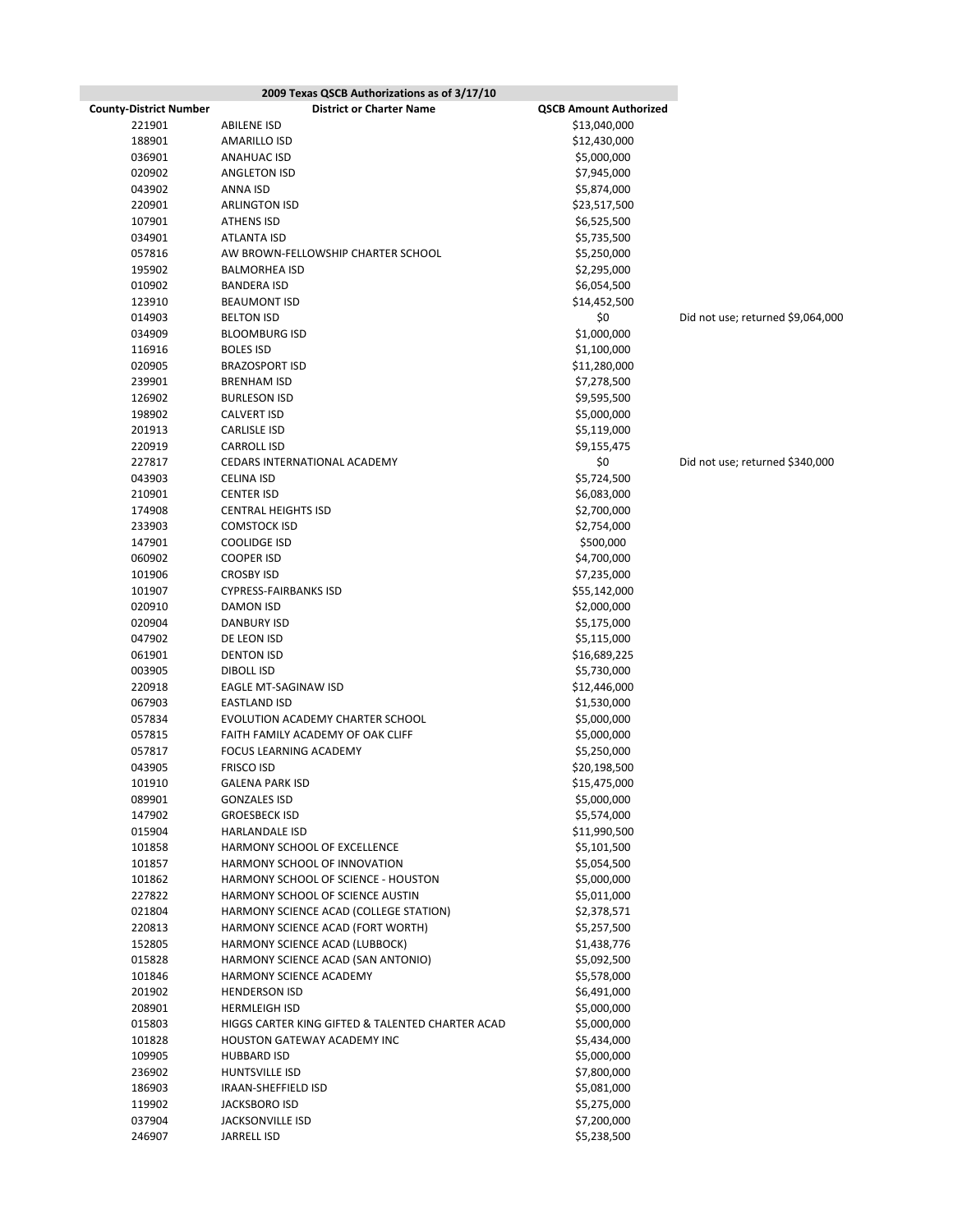| 210902 | JOAQUIN ISD                                           | \$5,000,000   |
|--------|-------------------------------------------------------|---------------|
| 129904 | <b>KEMP ISD</b>                                       | \$5,480,266   |
| 101813 | <b>KIPP INC CHARTER</b>                               | \$6,115,000   |
| 101860 | <b>KIPP SOUTHEAST HOUSTON</b>                         | \$5,041,000   |
| 121905 | KIRBYVILLE CISD                                       | \$5,529,500   |
| 161906 | LA VEGA ISD                                           | \$6,189,500   |
| 061912 | LAKE DALLAS ISD                                       | \$6,500,000   |
| 090902 | <b>LEFORS ISD</b>                                     | \$2,000,000   |
| 061902 | LEWISVILLE ISD                                        | \$29,908,000  |
| 246908 | LIBERTY HILL ISD                                      | \$1,530,000   |
| 019908 | LIBERTY-EYLAU ISD                                     | \$6,000,000   |
| 212903 | LINDALE ISD                                           | \$6,547,500   |
| 187907 | <b>LIVINGSTON ISD</b>                                 | \$2,500,000   |
| 092903 | LONGVIEW ISD                                          | \$8,936,000   |
| 241906 | LOUISE ISD                                            | \$1,000,000   |
| 043919 | LOVEJOY ISD                                           | \$6,261,000   |
| 129905 | <b>MABANK ISD</b>                                     | \$5,000,000   |
| 154901 | <b>MADISONVILLE CISD</b>                              | \$4,800,000   |
| 227907 | <b>MANOR ISD</b>                                      | \$7,900,000   |
| 174909 | <b>MARTINSVILLE ISD</b>                               | \$5,000,000   |
| 070915 | <b>MAYPEARL ISD</b>                                   | \$2,000,000   |
| 161910 | MOODY ISD                                             | \$5,167,500   |
| 209902 | <b>MORAN ISD</b>                                      | \$1,020,000   |
| 109910 | MOUNT CALM ISD                                        | \$1,500,000   |
| 174904 | NACOGDOCHES ISD                                       | \$7,900,000   |
| 079906 | <b>NEEDVILLE ISD</b>                                  | \$6,085,000   |
| 170908 | <b>NEW CANEY ISD</b>                                  | \$9,360,000   |
| 015805 | NEW FRONTIERS CHARTER SCHOOL                          | \$5,094,500   |
| 037908 | NEW SUMMERFIELD ISD                                   | \$2,040,000   |
| 089903 | NIXON-SMILEY CISD                                     | \$5,314,500   |
| 015915 | <b>NORTHSIDE ISD</b>                                  | \$36,001,000  |
| 057827 | NOVA ACADEMY (SOUTHEAST)                              | \$5,000,000   |
| 145907 | OAKWOOD ISD                                           | \$5,000,000   |
| 084802 | <b>ODYSSEY ACADEMY INC</b>                            | \$5,000,000   |
| 201908 | <b>OVERTON ISD</b>                                    | \$1,250,000   |
| 043910 | PLANO ISD                                             | \$31,901,500  |
| 123907 | PORT ARTHUR ISD                                       | \$9,437,000   |
| 190903 | <b>RAINS ISD</b>                                      | \$3,000,000   |
| 101806 | RAUL YZAGUIRRE SCHOOL FOR SUCCESS                     | \$5,530,350   |
| 177901 | ROSCOE ISD                                            | \$3,978,000   |
| 091914 | S AND S CISD                                          | \$5,235,000   |
| 123913 | SABINE PASS ISD                                       | \$5,000,000   |
| 084909 | SANTA FE ISD                                          | \$7,103,500   |
| 015827 | SCHOOL OF SCIENCE AND TECHNOLOGY                      | \$5,000,000   |
| 242902 | <b>SHAMROCK ISD</b>                                   | \$2,000,000   |
| 101924 | SHELDON ISD                                           | \$8,200,000   |
| 205906 | <b>SINTON ISD</b>                                     | \$5,667,000   |
| 015908 | SOUTH SAN ANTONIO ISD                                 | \$9,787,500   |
| 246911 | <b>TAYLOR ISD</b>                                     | \$5,000,000   |
| 019907 | <b>TEXARKANA ISD</b>                                  | \$8,130,000   |
| 221905 | TRENT ISD                                             | \$1,785,000   |
| 240903 | UNITED ISD                                            | \$17,440,000  |
| 049903 | <b>VALLEY VIEW ISD</b>                                | \$1,224,000   |
| 180902 | <b>VEGA ISD</b>                                       | \$4,000,000   |
| 070801 | WAXAHACHIE FAITH FAMILY ACADEMY                       | \$2,000,000   |
| 044902 | <b>WELLINGTON ISD</b>                                 | \$2,040,000   |
| 250907 | WINNSBORO ISD                                         | \$1,200,000   |
| 212910 | <b>WINONA ISD</b>                                     | \$5,000,000   |
| 116909 | WOLFE CITY ISD                                        | \$2,000,000   |
| 101845 | YES PREPARATORY PUBLIC SCHOOLS                        | \$6,100,000   |
| 003906 | ZAVALLA ISD                                           | \$5,034,000   |
|        | TOTAL AMOUNT AUTHORIZED                               | \$849,854,663 |
|        |                                                       |               |
|        | Original TEA allocation                               | \$538,585,000 |
|        | Unused authorization from 18 Local Education Agencies |               |
|        | reallocated to TEA                                    | \$320,370,000 |
|        |                                                       |               |